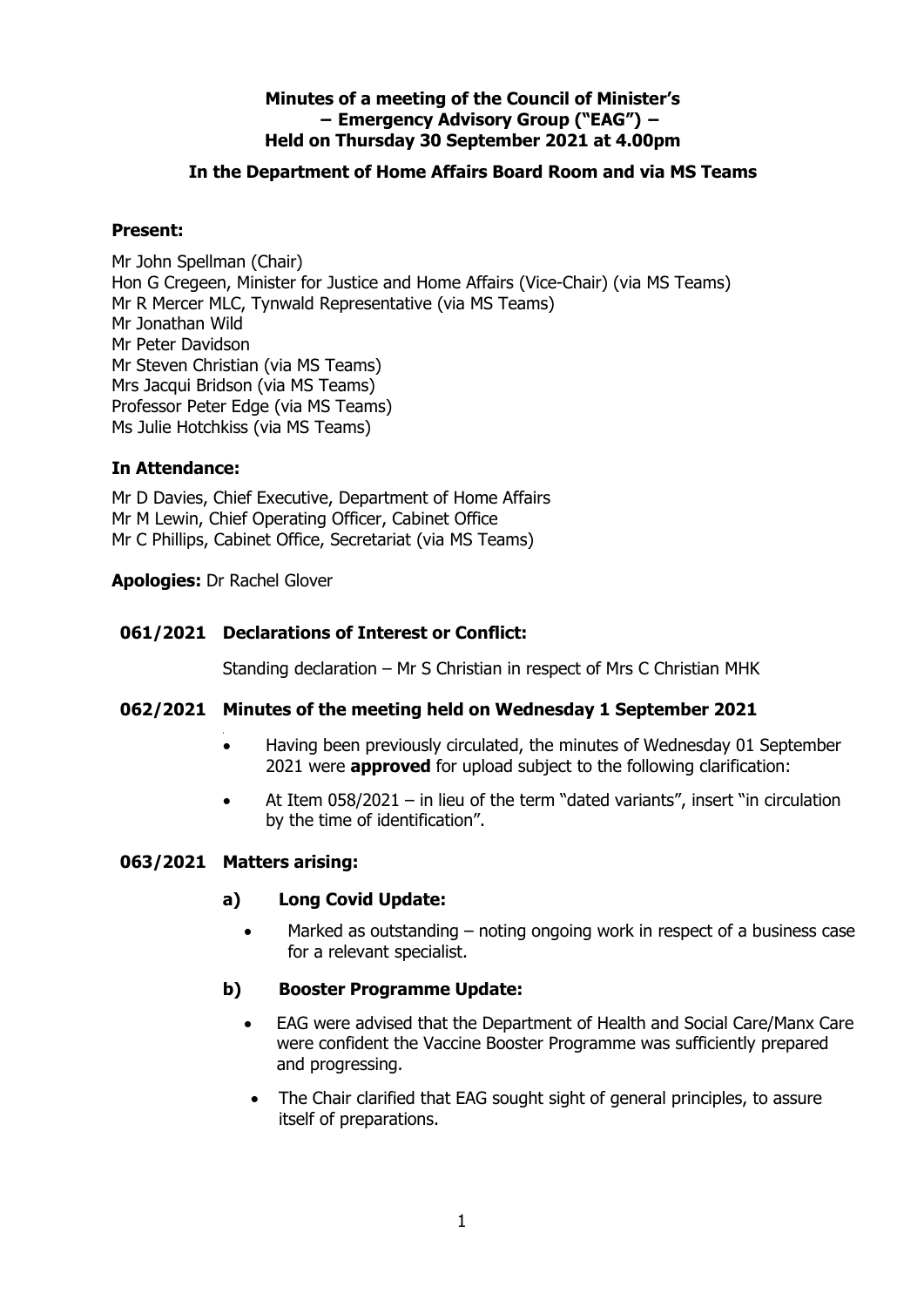- EAG noted that the efficacy of certain vaccines (Pfizer) to prevent reinfection reduced over time, consequently, there existed a "window of opportunity" to rollout at pace.
- EAG further noted the JCVI<sup>[1](#page-1-0)</sup> had revisited some aspects of their recommendations regarding delivery of the vaccination programme.
- Mr Lewin advised the dashboard was currently being updated to show additional cohorts and information.
- Mr Lewin noted EAG's desire for bringing the plan into 'one place' over the coming months, for which he took an action to revert.
- EAG noted scope for the administration of vaccines via GP Group Practices, and potentially at school sites, where appropriate, with annual delivery and rollout a possibility.
- Assurance was sought and received that relevant targets and outputs would be captured both on the dashboard, and in the public arena.
- Prioritisation letters and communications were advised as underway based on previous sequencing.
- The marginal benefit of allocating healthcare resource to a third vaccine booster programme – and the potential implications on other existing healthcare – was noted as requiring careful balance.

#### **Action: Mr Lewin to revert to EAG with clarification regarding visibility of the Vaccine Booster Programme rollout ̶ in 'one place'.**

- **c) C02 Monitors ̶ Calibration:**
	- Mr Mercer MLC advised of a previously circulated note regarding accurate baseline calibration [of C02 monitors] and summarised the latest research.

# **Action: EAG queried the number of C02 devices in use, and a summary of their use.**

- **d) Communications Dialogue:**
	- EAG noted that the Executive Director, External Relations, had offered to meet a delegation of the EAG on communication matters.

# **Action: DHA to arrange meeting between EAG and Communications.**

# **064/2021 Current Covid Strategy Assessment:**

# **a) Council Responses to EAG's September 2021 Advice Note:**

The following points were raised:

• EAG noted businesses and public settings, and the need to tailor appropriate advice for both.

-

<span id="page-1-0"></span><sup>&</sup>lt;sup>1</sup> The Joint Committee on Vaccination and Immunisation (JCVI).